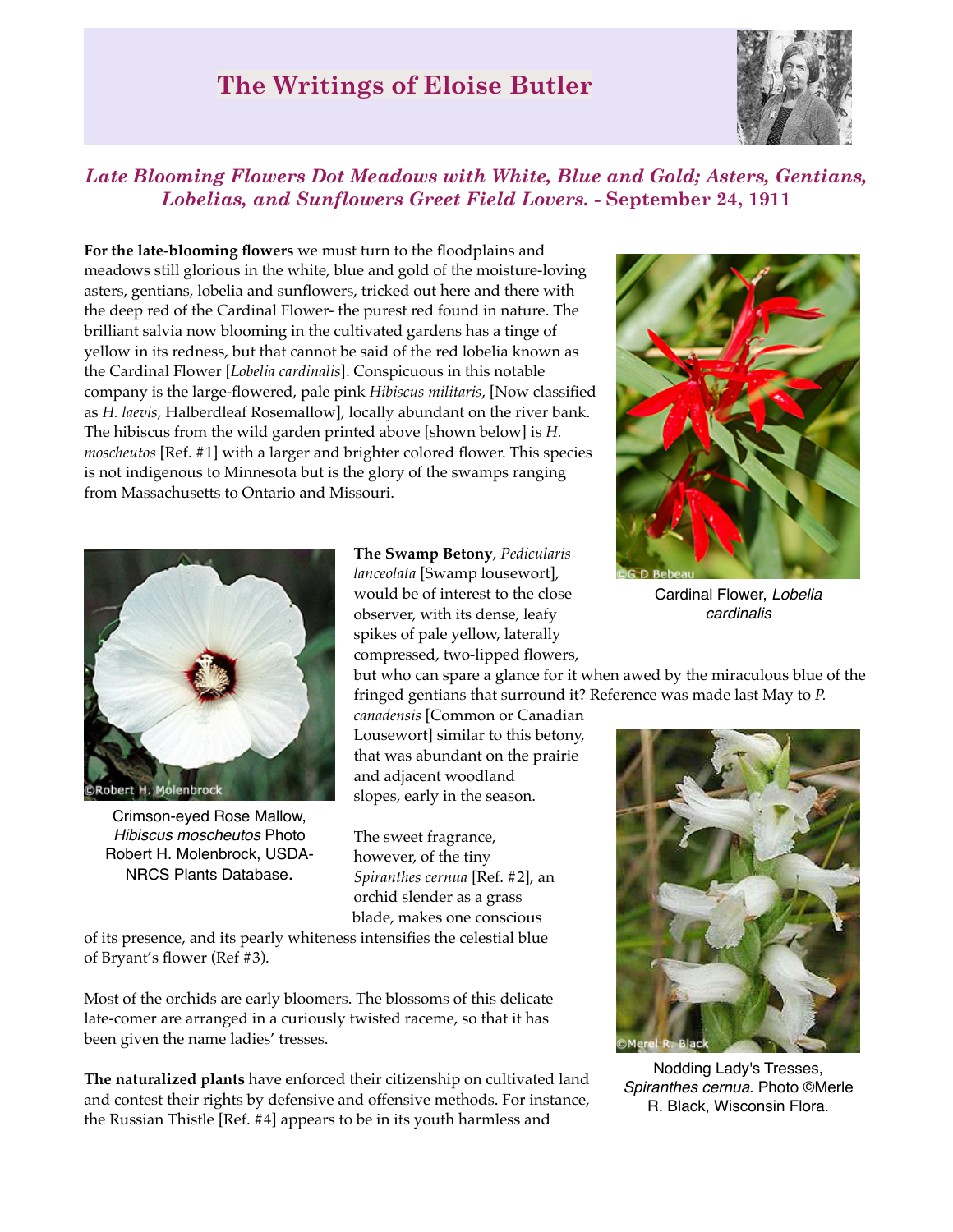innocent; but it grows prodigious, develops numerous short spines and over spreads the ground, destroying other vegetation. When the seeds are ripe, the plants are uprooted by the wind and, like a huge cartwheel, roll over the ground, sewing evil broadcast for another season until they come to a fence, where their advance is checked until piled to the top, when the procession is formed again.

This plant, introduced from Russia several years ago, is not a true thistle, although so called on account of its prickles. It belongs to the goosefoot family, which numbers other tumble weeds. The Smooth Pigweed, or lamb's quarters [*Chenopodium album*], whose young, tender leaves are superior to spinach for the table, is of close kin.



Prickly Russian Thistle, *Salsola tragus* L. Photo ©Stephen L. Solheim, Wisconsin Flora.

**A part of the wild garden** recently acquired by the park board was once used for a pasture. Consequently, several naturalized weeds, as Canada Thistles [*Cirsium arvense*] and Creeping Charley or ground ivy [*Glechoma hederacea*], are firmly established in excess. The thistle is discouraged by being pulled up wherever it shows its head, but it continually breaks out from the newly budding, creeping rootstalks. Another method is taken with Creeping Charley, who, with pretty, scalloped, round leaves and bright blue flowers, is not uncomely, if only he could be taught to keep his proper place. Various other rampant, naturalized plants, with pleasing foliage or flowers - Butter 'n' Eggs [*Linaria vulgaris*], Cypress Spurge [*Euphorbia cyparissias* ], Aaron's rod [Ref. #5], Bouncing Bet [*Saponaria officinalis*] - have been planted around him, which, together with the native goldenrods, will tussle with one another for possession of the field. We shall watch the scrimmage with somewhat, we fear, of the Irish delight in a shindy.

**Last November Tansy** [*Tanacetum vulgare*] also was planted among the contestants. Every root has grown and blossomed, and it bids fair to spread

and hold its own with odds in its favor. Tansy is found on the sites of burned down or abandoned houses in the country and is associated with days long past. The finely curt leaves have a pungent odor and the flower disks, bright and golden as sunlight are fine for large bouquets.

**Your attention is called** to another edible bracket mushroom *Polyporus frondosus* (Ref. #6), pale gray and velvety, and made up of many overlapping brackets. The pores on the under surface are barely perceptible to the naked eye.



A large Hen of the Woods mushroom, *Grifola frondosa*. Photo from a Kodachrome taken by Martha Crone, Sept. 25, 1951.

This fungus particularly affects the roots of oaks, and was found in the wild garden at the foot of "Monarch," an aged white oak. It often attains great size. One was discovered a year ago by an oak stump on the top



Creeping Charlie, *Glechoma hederacea*

of the highest bluff in Lake City, too big for removal. The specimen in the wild garden weighed 20 pounds. The one who took it up thought it might weight fifty as he tugged it to the waiting automobile. It was displayed of a few days on Nicollet Avenue in Mr. Hoffman's (the optician's) window, until it began to shoot its spores all over the store, covering everything with a white, dustlike powder.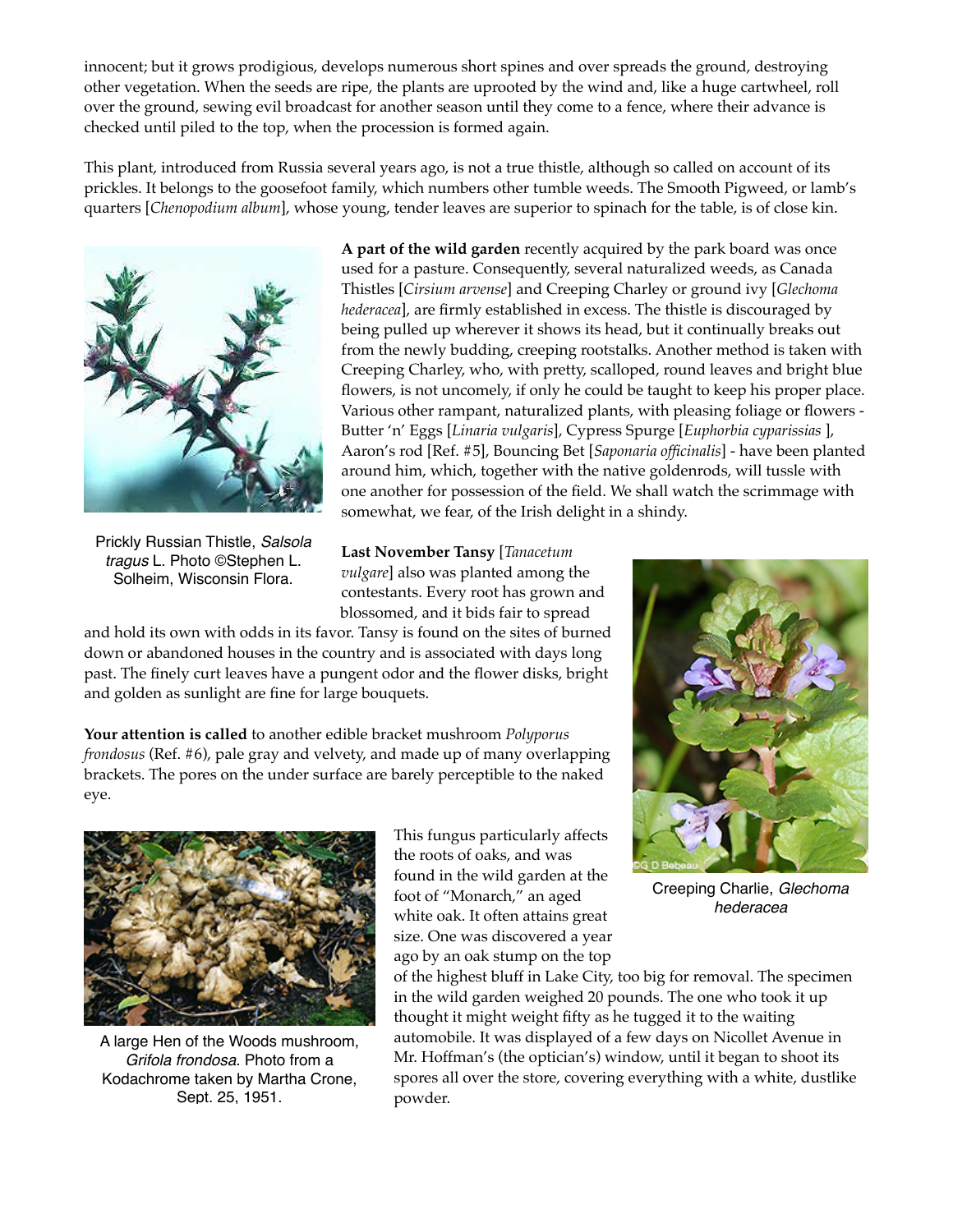



Tansy, *Tanacetum vulgare* Mullein (Aaron's Rod), *Verbascum thapsus*

## **Notes:**

- 1. *Hibiscus moscheutos*, Crimson-eyed rose mallow. Eloise first planted this in the Garden in 1908.
- 2. *Spiranthes cernua*, Nodding ladies tresses first planted by Eloise in 1909. Native to the state.

3. Bryant's flower. She is referring to the Fringed Gentian, the subject of Wm. Cullen Bryant's poem "To the Fringed Gentian" which she referenced in her September 10th column..

4. Prickly Russian Thistle, now classified as *Salsola tragus.*

5. Aaron's Rod. It is unclear which plant she refers to here. In classification today, *Thermopsis villosa* carries that name but this is an east coast plant, not found in Minnesota.*Verbascum thapsus*, commonly known today as Mullein is the most likely plant as that has been naturalized in the state and Eloise noted it in the Garden on September 5 1908.

6. *Polyporus frondosus*, now classified as *Grifola frondosa*. and known as "Hen of the woods." This mushroom would be seen many times in the Garden near the big oak, including a 25 pound specimen harvested by Garden Curator Martha Crone on September1, 1935, which she took to the Mushroom Society meeting on the 23rd of September.

## **This was printed at the beginning of the text:**

 The 100 beautiful photographs, many of them colored by hand, illustrating the wild garden in Glenwood Park and the native flowers of Minnesota growing therein, exhibited by Miss Mary K. Meeker at the state fair, may be seen hereafter on application at the public library.

 For the remainder of the season Miss Butler will conduct parties through the wild garden according to appointments by telephone,

Phone, Northwestern Colfax 1689.

The text of this article, along with photos by Mary Meeker of Fantuft polyporus, Russian Thistle, Hibiscus and Swamp Betony, was published on Sunday September 24, 1911 in the *Sunday Minneapolis Tribune*. It was one of a series of weekly articles Eloise Butler published in 1911 to help acquaint the public with her newly established Wild Botanic Garden in Glenwood Park Some of the plants she